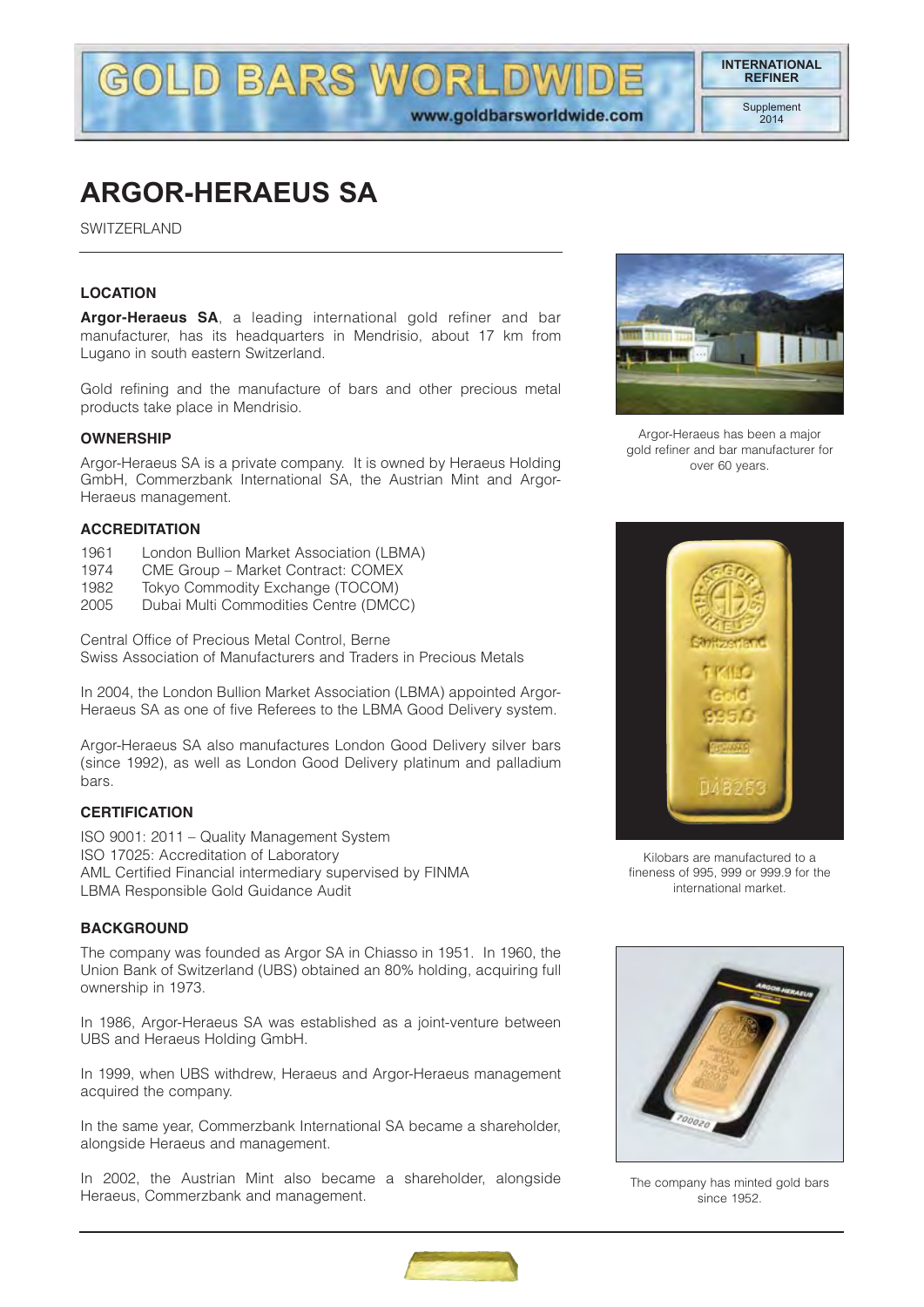Argor-Heraeus established its large refinery and manufacturing plant in Mendrisio in 1988. In 1998, its manufacturing plant was expanded. In 2004, it opened its first Representative Office for Latin America in Santiago de Chile (Chile), and constituted its German affiliate, Argor-Heraeus Deutschland.

In 2005, after a decade of research, the company established, together with Alibatech (Russia), Argor-Aliba – a joint-venture that focuses on DLC and hard coating.

In 2006, Argor-Heraeus constituted its second affiliate in Italy, Argor-Heraeus Italia.

In 2012, Argor-Heraeus completed the construction of a new ancilliary plant that doubled the company's production area.

In the same year, as part of its commitment to sustainability, it installed a solar panel and electricity generation system – one of the largest in the region.

Apart from gold, the company refines silver, platinum and palladium, producing bars and other products for the precious metals industry.

Number of employees: 280 (includes Switzerland, Germany, Italy and Latin America).

## **GOLD SERVICES**

Argor-Heraeus SA focuses on:

- (1) Gold refining and the recycling of scrap
- (2) Gold semi-finished products for the watch & jewellery industries
- (3) Gold medals & coins
- (4) Gold bars
- (5) Precious metals services and logistics

## **GOLD REFINING AND THE RECYCLING OF SCRAP**

The company accepts gold-bearing materials (mine doré and scrap) for refining to specified purities up to 999.9.

Gold refining methods include wet chemical processes and electrolysis.

Annual gold refining capacity is recorded at approximately 400 tonnes fine gold.

## **GOLD BARS**

A standard range of 9 cast bars and 11 minted bars, alongside 8 minted kinebars.

Cast: 400 oz, 5000 g, 3000 g, 1000 g, 500 g, 250 g, 100 g, 50 g, 10 tola. Minted: 100 g, 50 g, 20 g, 10 g, 5 g, 2.5 g, 2 g, 1 g, 1 oz, 1/2 oz, 1/4 oz. Kinebars<sup>®</sup>: 100 g, 50 g, 20 g, 10 g, 5 g, 2 g, 1 g, 1 oz.

The company also manufactures an extensive range of customised cast and minted bars in partnership with its major shareholders: Austrian Mint, Commerzbank and Heraeus.

It is renowned for its manufacture of customized bars for banks around the world, notably in Europe, CIS and Middle East.

The company has its own in-house design workshop and manufactures its own master tools and dies.



The large refinery was opened in 1988 and expanded in 1998.



Casting molten gold.



Argor-Heraeus doubled its production area by opening a large new ancillary plant in 2012.

It also installed a solar panel electricity system, one of the largest in the region.

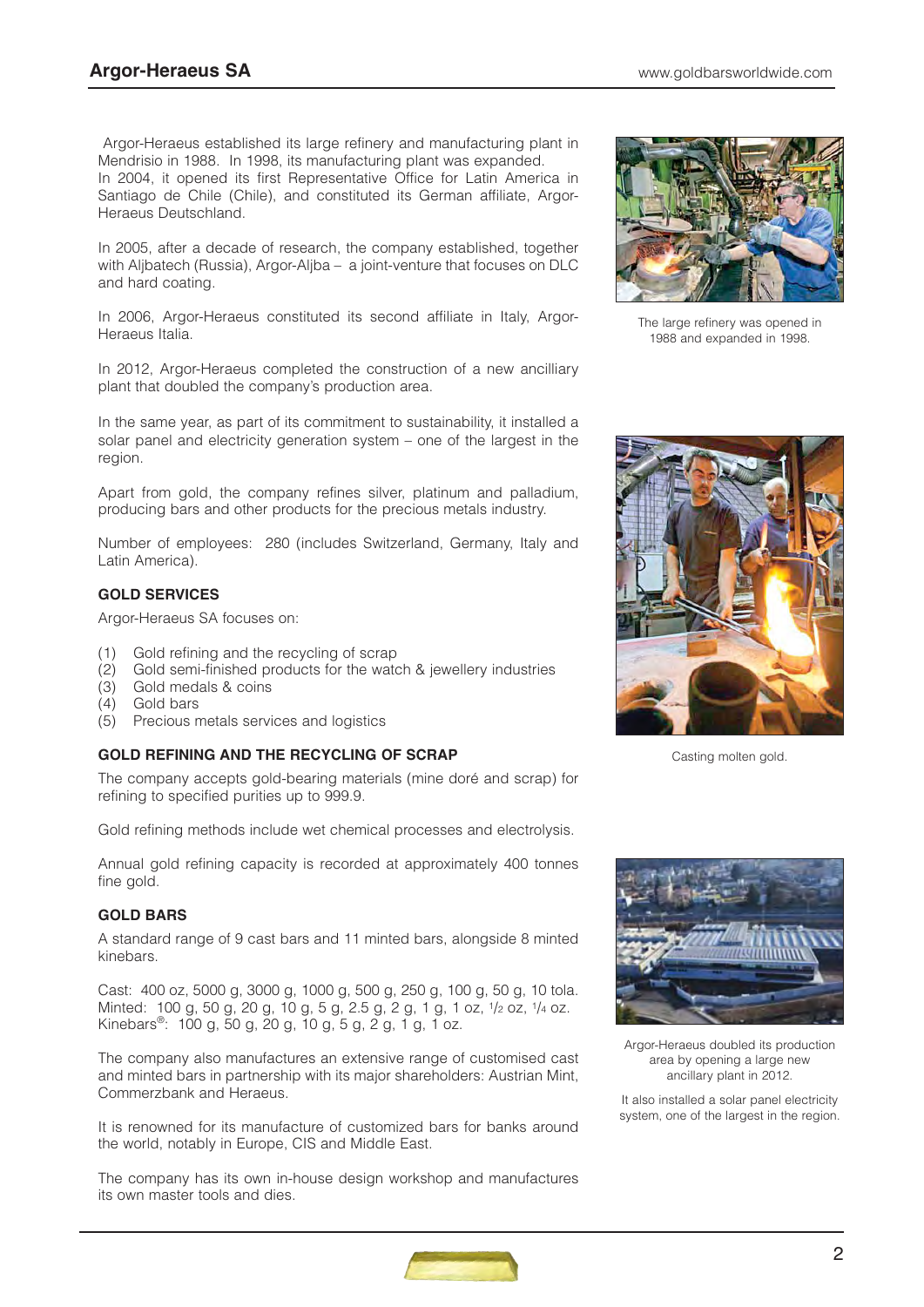## **TECHNICAL DESCRIPTION**

| Weight           | <b>Type</b>          | <b>Fineness</b>    | <b>Indicative</b><br><b>Dimensions</b><br>mm | <b>Issued</b><br>with<br><b>Current</b><br><b>Stamp</b> | <b>Issued</b><br>in<br><b>Current</b><br><b>Shape</b> | <b>Serial Number</b><br><b>System</b> | <b>System</b><br><b>Introduced</b> |
|------------------|----------------------|--------------------|----------------------------------------------|---------------------------------------------------------|-------------------------------------------------------|---------------------------------------|------------------------------------|
| 400 oz           | Cast                 | $995 + 999.9$      | 250.0 x 80.5 x 40.0<br>225.0 x 55.0 (base)   | 1986                                                    | 1952                                                  | 5 numbers                             | 1952                               |
| 5000 g           | Cast                 | 995, 999.9         | 227 x 55 x 22                                | 2005                                                    | 2005                                                  | Letter<br>Plus 5 numbers              | 2005                               |
| 3000 g           | Cast                 | 995, 999.9         | 137 x 55 x 22                                | 2008                                                    | 2008                                                  | Letter<br>Plus 5 numbers              | 2008                               |
| 1000 g           | Cast                 | 995, 999,<br>999.9 | $116.5 \times 51.0 \times 9.5$               | 1986                                                    | 1952                                                  | Letter<br>Plus 5 numbers              | 1973                               |
| 500 g            | Cast                 | 995, 999.9         | $91.0 \times 41.0 \times 7.6$                | 1986                                                    | 1952                                                  | Letter<br>Plus 5 numbers              | 1973                               |
| 250 g            | Cast                 | 995, 999.9         | $50 \times 30.5 \times 9$                    | 1986                                                    | 1952                                                  | Maximum 6 numbers                     | 1952                               |
| 100 <sub>q</sub> | Cast                 | 995, 999<br>999.9  | 45 x 24 x 5.5                                | 2002                                                    | 1952                                                  | Maximum 6 numbers                     | 1974                               |
| 50 g             | Cast                 | 995, 999<br>999.9  | $30.4 \times 20.6 \times 5.2$                | 2002                                                    | 1952                                                  | Maximum 6 numbers                     | 2014                               |
| 10 tola          | Cast                 | 999, 999.9         | 45 x 26 x 5.9                                | 1986                                                    | 1980                                                  | $\omega$                              | $\overline{\phantom{a}}$           |
|                  |                      |                    |                                              |                                                         |                                                       |                                       |                                    |
| 100 <sub>g</sub> | Minted               | 999.9              | 49.7 x 28.5 x 3.9                            | 1986                                                    | 1952                                                  | Maximum 6 numbers                     | 1986                               |
| 50 g             | Minted               | 999.9              | 49.7 x 28.5 x 2.0                            | 1986                                                    | 1952                                                  | Maximum 6 numbers                     | 1986                               |
| 20 g             | Minted               | 999.9              | 40.4 x 23.3 x 1.3                            | 1986                                                    | 1952                                                  | Maximum 6 numbers                     | 1986                               |
| 10 <sub>g</sub>  | Minted               | 999.9              | $31.5 \times 18.5 \times 1.1$                | 1986                                                    | 1952                                                  | Maximum 6 numbers                     | 1986                               |
| 5 <sub>g</sub>   | Minted               | 999.9              | $23.0 \times 14.0 \times 1.0$                | 1986                                                    | 1952                                                  | Maximum 6 numbers                     | 1986                               |
| 2g               | Minted               | 999.9              | $19.0 \times 11.5 \times 0.6$                | 1986                                                    | 1980                                                  | Maximum 6 numbers                     | 1986                               |
| 1 <sub>q</sub>   | Minted               | 999.9              | $15.0 \times 8.9 \times 0.5$                 | 1986                                                    | 1980                                                  | Maximum 6 numbers                     | 1986                               |
| $1 g^*$          | Minted               | 999.9              | $10 \times 10 \times 0.7$                    | 2013                                                    | 2013                                                  | Maximum 6 numbers                     | 2013                               |
| 1 oz             | Minted               | 999.9              | 40.4 x 23.3 x 1.8                            | 1986                                                    | 1979                                                  | Maximum 6 numbers                     | 1986                               |
| $1/2$ OZ         | Minted               | 999.9              | $31.5 \times 18.5 \times 1.4$                | 1986                                                    | 1979                                                  | Maximum 6 numbers                     | 1986                               |
| $1/4$ OZ         | Minted               | 999.9              | 23.0 x 14.0 x 1.3                            | 1986                                                    | 1979                                                  | Maximum 6 numbers                     | 1986                               |
| 5 tael           | Minted               | 999.9              | 65.1 x 30.1 x 5.3                            | 1986                                                    | 1980                                                  | Maximum 6 numbers                     | 1980                               |
| 100 <sub>g</sub> | Kinebar <sup>®</sup> | 999.9              | 49.7 x 28.5 x 3.9                            | 2012                                                    | 2012                                                  | Maximum 6 numbers                     | 2012                               |
| 50 g             | Kinebar®             | 999.9              | 49.7 x 28.5 x 2.0                            | 2012                                                    | 2012                                                  | Maximum 6 numbers                     | 2012                               |
| 20 <sub>g</sub>  | Kinebar <sup>®</sup> | 999.9              | $40.4 \times 23.3 \times 1.3$                | 1994                                                    | 1994                                                  | Maximum 6 numbers                     | 1994                               |
| 10 <sub>g</sub>  | Kinebar <sup>®</sup> | 999.9              | $31.5 \times 18.5 \times 1.1$                | 1994                                                    | 1994                                                  | Maximum 6 numbers                     | 1994                               |
| 5 <sub>g</sub>   | Kinebar <sup>®</sup> | 999.9              | $23.0 \times 14.0 \times 1.0$                | 1994                                                    | 1994                                                  | Maximum 6 numbers                     | 1994                               |
| 2g               | Kinebar®             | 999.9              | $19.1 \times 11.5 \times 0.6$                | 1994                                                    | 1994                                                  | Maximum 6 numbers                     | 1994                               |
| 1 <sub>g</sub>   | Kinebar®             | 999.9              | $15.0 \times 8.7 \times 0.5$                 | 1994                                                    | 1994                                                  | Maximum 6 numbers                     | 1994                               |
| 1 oz             | Kinebar <sup>®</sup> | 999.9              | 40.4 x 23.3 x 1.8                            | 1994                                                    | 1994                                                  | Maximum 6 numbers                     | 1994                               |

Source: Argor-Heraeus NB: All bars with the exception of 400 oz bars are issued with a numbered certificate. All kinebars<sup>®</sup> are sealed in PET with a certificate. \* The 1 g bars for inclusion in Multicards are square in shape.

## **HISTORY OF GOLD BAR MANUFACTURE**

In 1952, Argor SA launched 5 cast bars: 400 oz, 500 g, 250 g, 200 g and 100 g.

In the same year, 6 minted bars were issued: 100 g, 50 g, 25 g, 20 g, 10 g and 5 g.

In 1979, 1 oz, 1/2 oz and 1/4 oz minted bars were introduced, followed by 2.5 g, 2 g and 1 g bars in 1980.



Argor-Heraeus has manufactured cast gold bars since 1952.

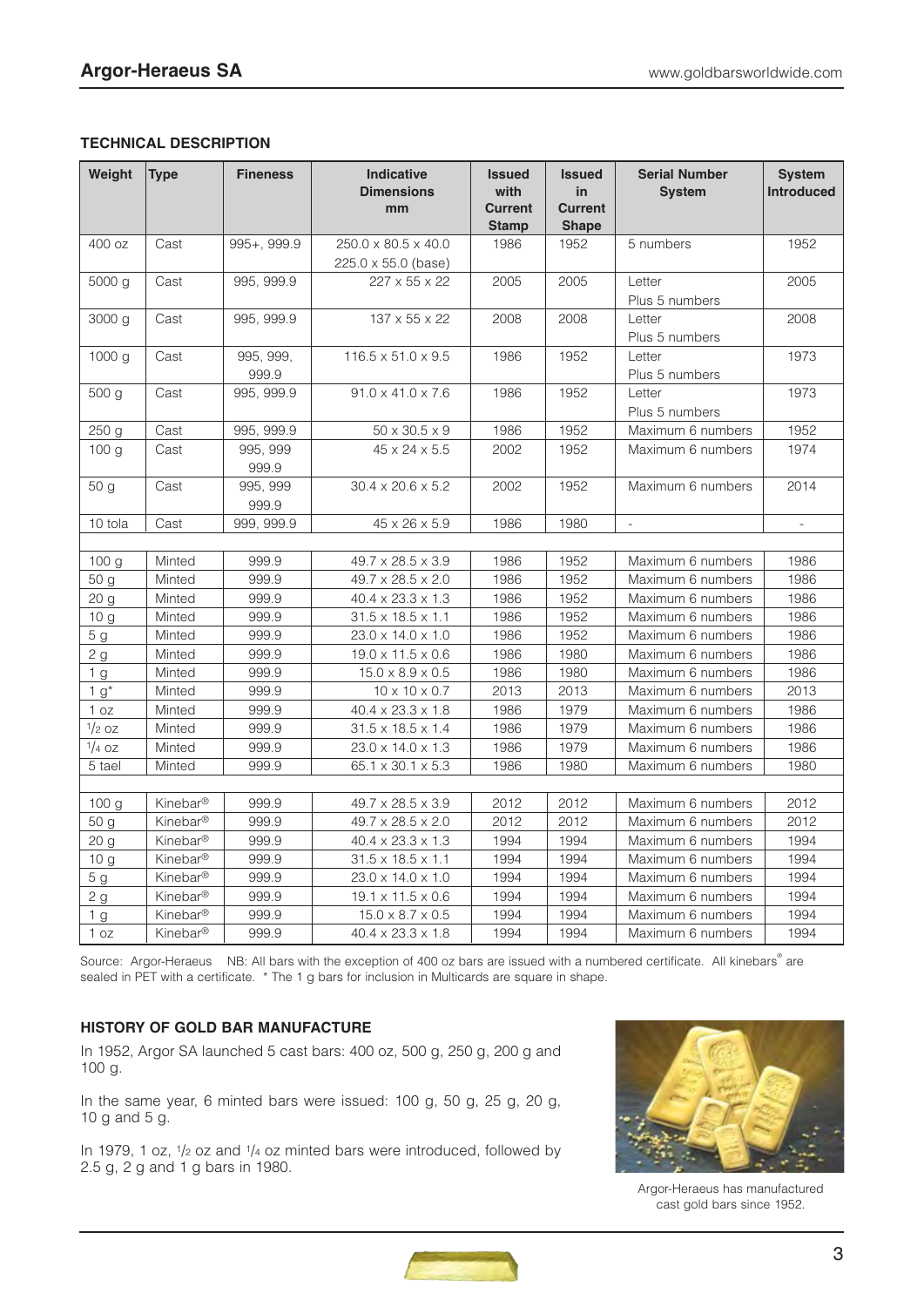10 tola bars for the Middle East and India were first made in 1960, and 5 and 1 tael bars for Hong Kong in 1980.

The company also manufactures two larger cast bars: 5000 g (since 2005) and 3000 g (since 2008); as well as 50 g cast bars (since 2014).

In 2013, MultiCards, containing 5 or 10  $\times$  1 g square minted bars were launched.

Although Argor-Heraeus has issued small bars branded with its current stamps since December 1986, its branded bars have only been widely available internationally since 1999.

The company is generally acknowledged as the first LBMA-accredited refiner to have manufactured a range of minted bars, in 1952.

It is also renowned as the only refiner to manufacture kinebars<sup>®</sup>. In 1994, it issued its standard range:  $20$  g,  $10$  g,  $5$  g,  $2$  g,  $1$  g and  $1$  oz. In 2012, two further kinebar® were issued: 100 g and 50 g.

The same serial numbering system has been applied to 400 oz bars since 1952. The system for all other bars has remained the same since their launch, with two exceptions. In 1973, the system for 1000 g and 500 g bars was changed to a "letter plus 5 numbers". Between 1952 and 1972, a maximum of 6 numbers had been applied.

Between 1952 and 1986, bars were manufactured with the stamps of Argor SA. However, between 1980 and 1998, when UBS was closely associated with the company, most small cast and minted bars produced were branded with the name of UBS.

## **KINEBAR®**

Argor-Heraeus is the only refiner worldwide to apply a KINEGRAM<sup>®</sup> as a decorative and security device to the reverse sides of selected minted bars. They are known as kinebars®.

KINEGRAM® technology applied to precious metals consists in the microstamping of a two-dimensional computer-generated image. The image of the KINEGRAM® is composed of invisibly small elementary areas of micro profiles which diffract illuminating light. The areas are used to compose lines and graphical elements. The overall image of the  $KINEGRAM<sup>®</sup>$  is generated by varying the angles of diffraction and the diffraction intensities.

#### **TRADE COMMUNICATION**

Enquiries by industrial customers, and dealers for large quantities of gold bars, should be directed to the company's headquarters.

Argor-Heraeus SA, Via Moree 14, CH-6850 Mendrisio, Switzerland

Tel: +41-91-640 5353 Fax: +41-91-646 8082 Email: info@argor.com Website: www.argor.com

The company deals only with trade customers. It does not deal with private investors.



Argor-Heraeus is generally acknowledged as the first LBMA-accredited refiner to have manufactured minted gold bars.



The company is renowned as the world's only manufacturer of kinebars®. They were launched in 1994.



The company is a major manufacturer of customised bars for banks around the world.

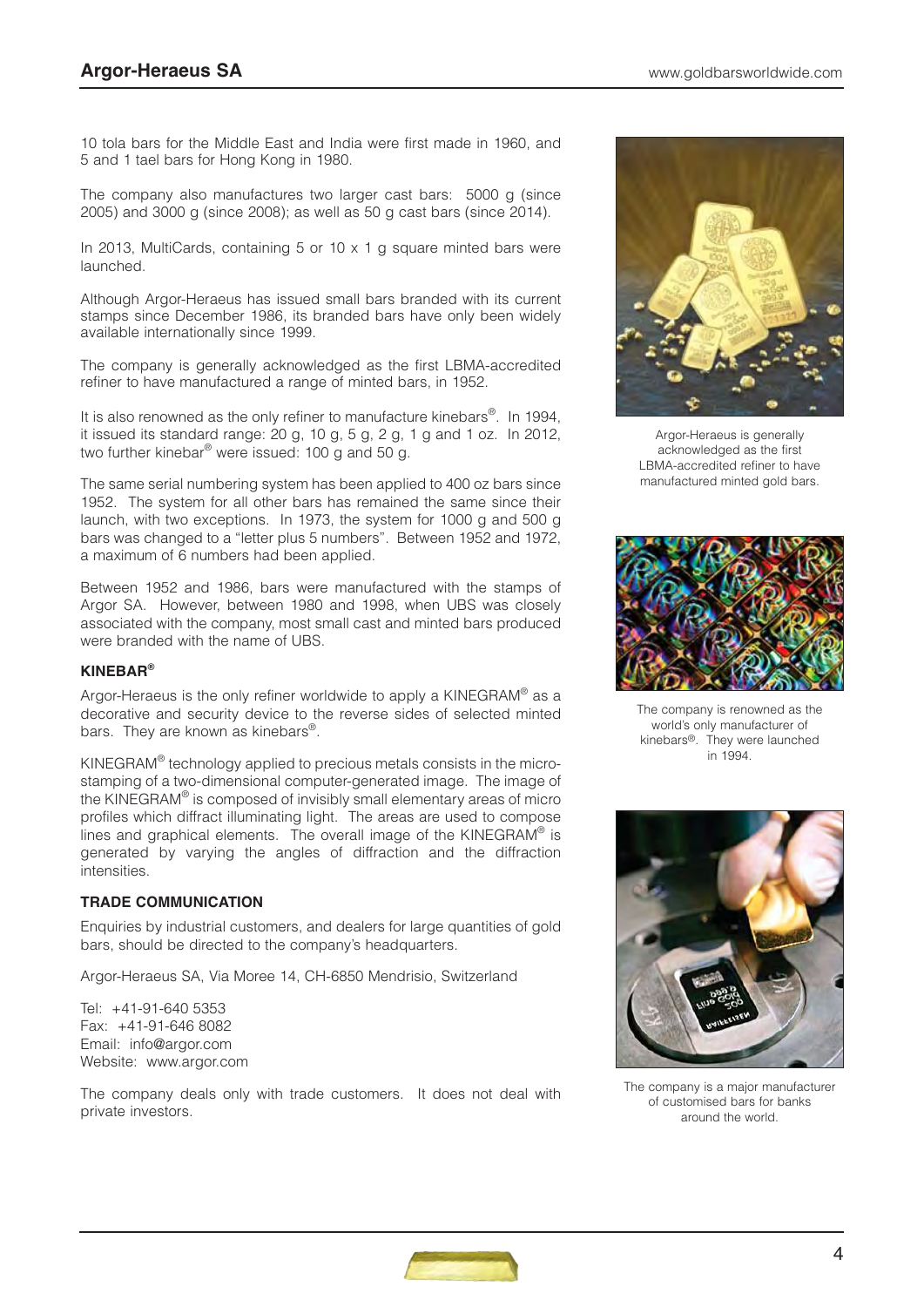## **EXAMPLES OF CAST BARS**







1000 g 250 g 100 g 10 tola





## **LONDON GOOD DELIVERY 400 OZ BAR**



Argor-Heraeus has manufactured London Good Delivery 400 oz bars since 1961.

In 2004, the London Bullion Market Association (LBMA) appointed Argor-Heraeus SA as one of five Referees to the London Good Delivery system.

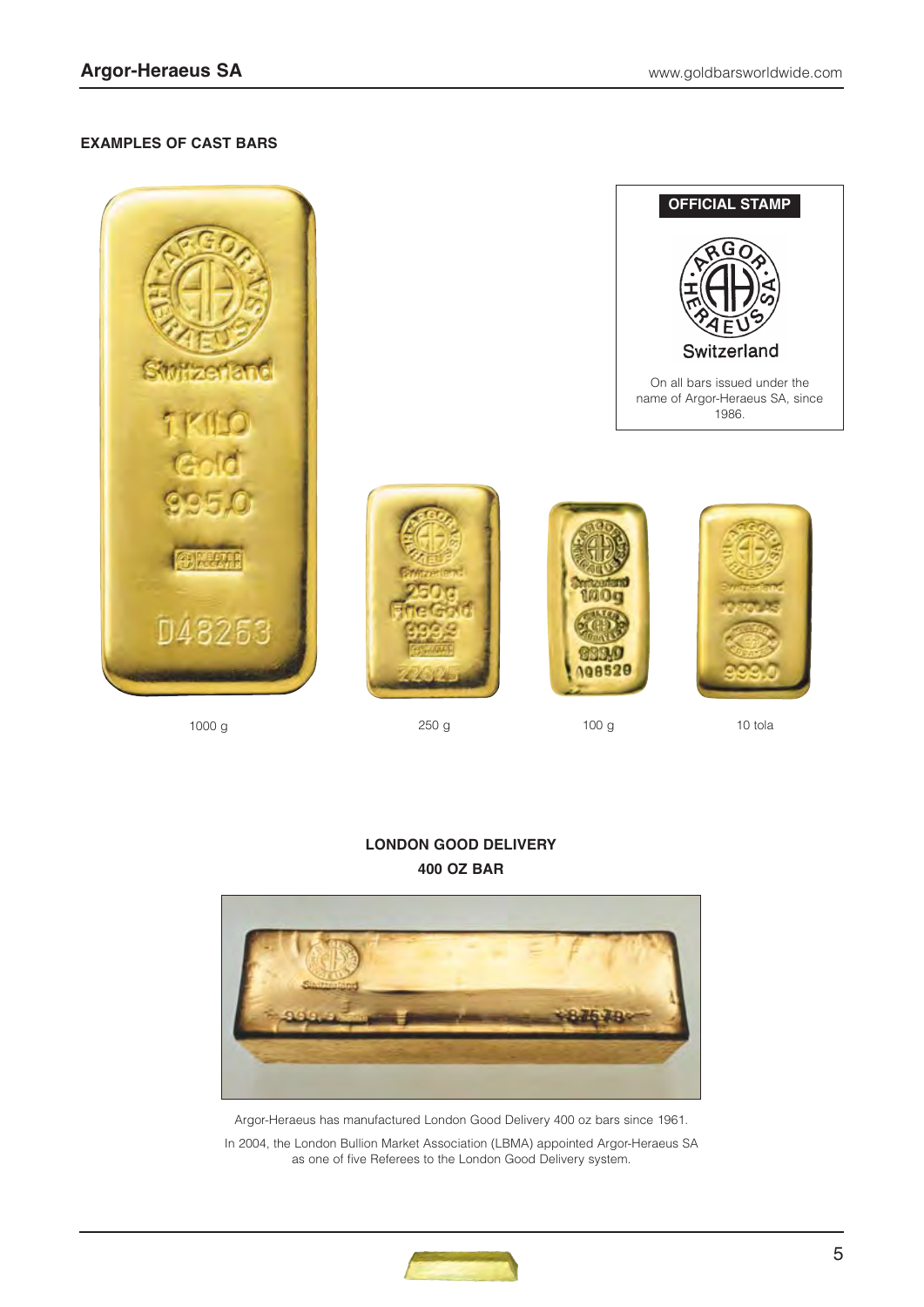## **EXAMPLES OF MINTED BARS**





1 oz

Illustrates the standard Argor-Heraeus design on the reverse side of a kinebar®.



Argor-Heraeus introduced new tamperproof packaging for minted bars in 2011.



Argor-Heraeus has an in-house design workshop and manufactures its own master tools and dies.

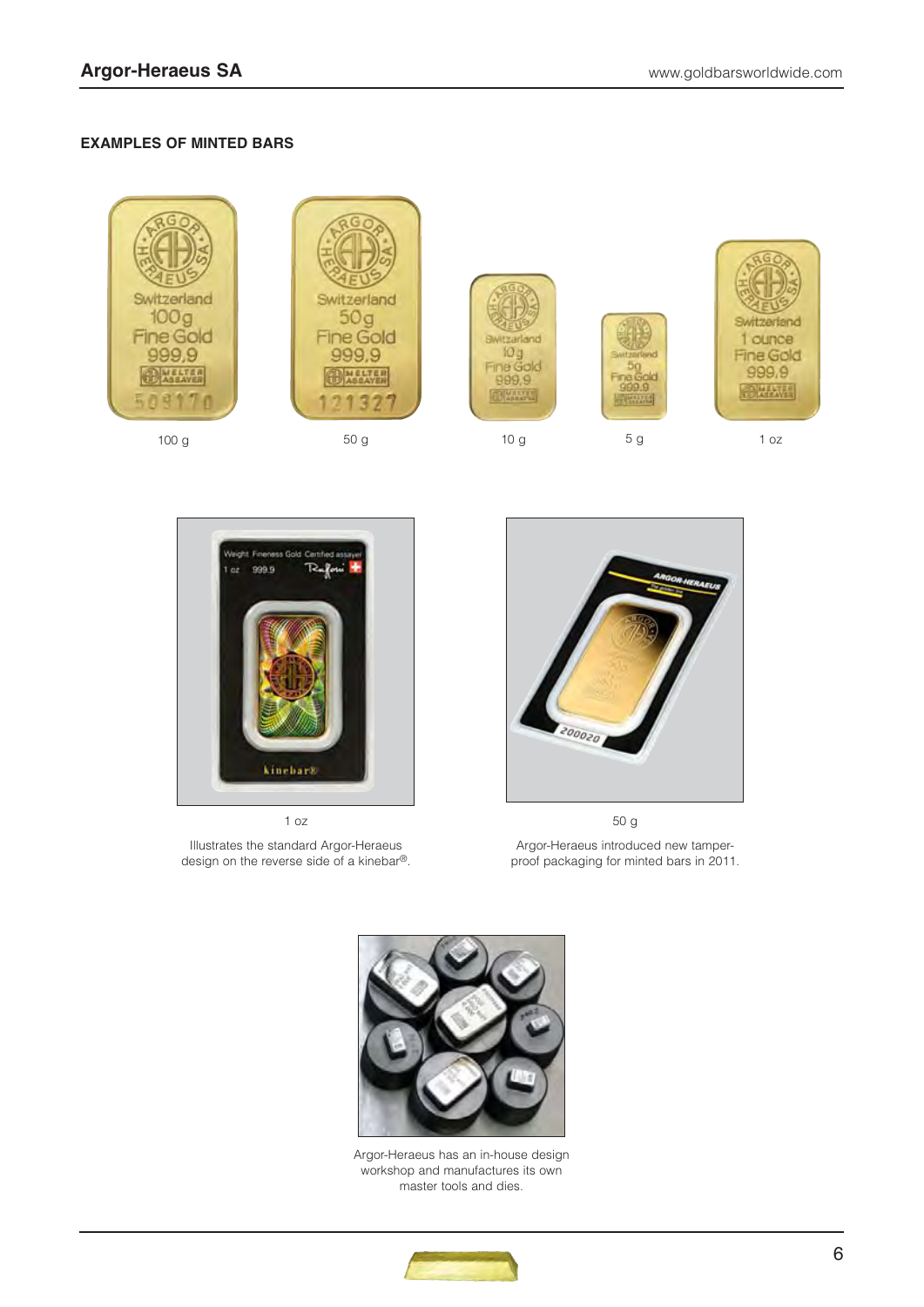#### **MULTICARDS**





MultiCards, containing 5 or 10 x 1 g square minted bars, were launched in 2013.

They assist those investors who prefer to own part of their gold holding in small 1 g units, as well as those who wish to use them as gold investment gifts for family and friends.